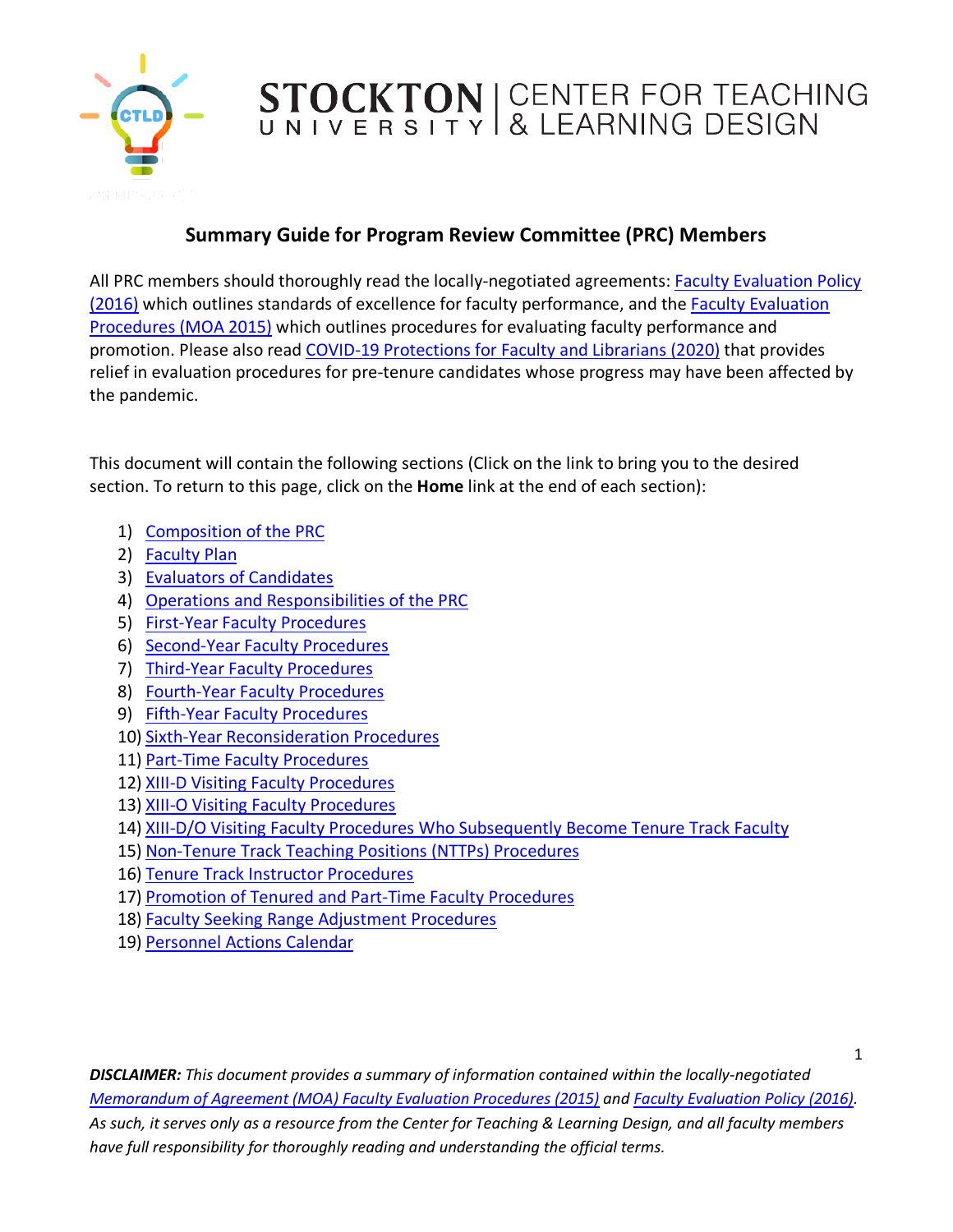

### <span id="page-1-0"></span>**COMPOSITION OF PRC:** (For more detail, refer to Faculty Evaluation Procedures MOA, pg. 17)

Faculty Tenure and Promotion consideration at the program level is by the Program Review Committees (PRC). A PRC consists of all tenured members of the faculty member's program. In programs with 10 or more tenured faculty members, the PRC will consist of no fewer than 7 tenured faculty elected for a term of two years by secret ballot and a simple majority. A PRC should have no fewer than three (3) tenured faculty members. If fewer than three tenured faculty members are eligible and able to serve, the Dean in consultation with the Program Coordinator may select up to three (3) tenured faculty members from related disciplines to serve on a PRC that consists of three (3) tenured faculty members*.* [\(Home\)](#page-0-0)

### <span id="page-1-1"></span>FACULTY PLAN (For more detail, refer to Faculty Evaluation Procedures MOA, pg. 28-30)

All pre-tenured faculty members must have a finalized Faculty Plan by the first semester of their second year. **The faculty plan is not a contract**. It is a plan set forth in consultation with the PRC and Dean that details expectations for the candidate in teaching, scholarship or creative activity, and service. There may be cases in which a faculty plan needs to be revised. This will be done with the help of the PRC and Dean. **The PRC shall not base reappointment or tenure decisions solely on the Faculty Plan, as it is not a formal contractual obligation of services.** [\(Home\)](#page-0-0)

### <span id="page-1-2"></span>**EVALUATORS OF CANDIDATES** (Faculty Evaluation Procedures MOA, pg. 16-17)

Reviewers shall hold confidential all matters pertaining to the faculty review process, the names of the presenters of files, the materials contained in the files, the nature of the discussion, and the numbers of the positive and/or negative votes. Reviewers will be given access to the results of each of the subsequent levels of review at the conclusion of the cycle and are expected to keep such information confidential.

Access to Files/IDEA: The University has an electronic system for file submission. Schools will grant members of the PRC access to Program Evaluation Files and IDEA scores. [\(Home\)](#page-0-0)

#### <span id="page-1-3"></span>**OPERATION AND RESPONSIBILITIES OF THE PRC** (Faculty Evaluation Procedures MOA, pg. 17-19)

- 1) The Program Coordinator or Director typically serves as the PRC Chair unless another delegate has been designated by the Program. S/he will present or opt to select PRC members to present each candidate's file for review.
- 2) PRC members are expected to participate in the discussions of candidate files and be physically present to cast votes. PRC meetings may be held at any Stockton official campus or instructional site. PRC Chairs shall record all results of votes and supervise construction of all evaluation letters, including physical signatures by all members present at each vote. If a PRC member is on sabbatical or at a professional conference and wishes to participate in the PRC meeting(s), s/he must make

2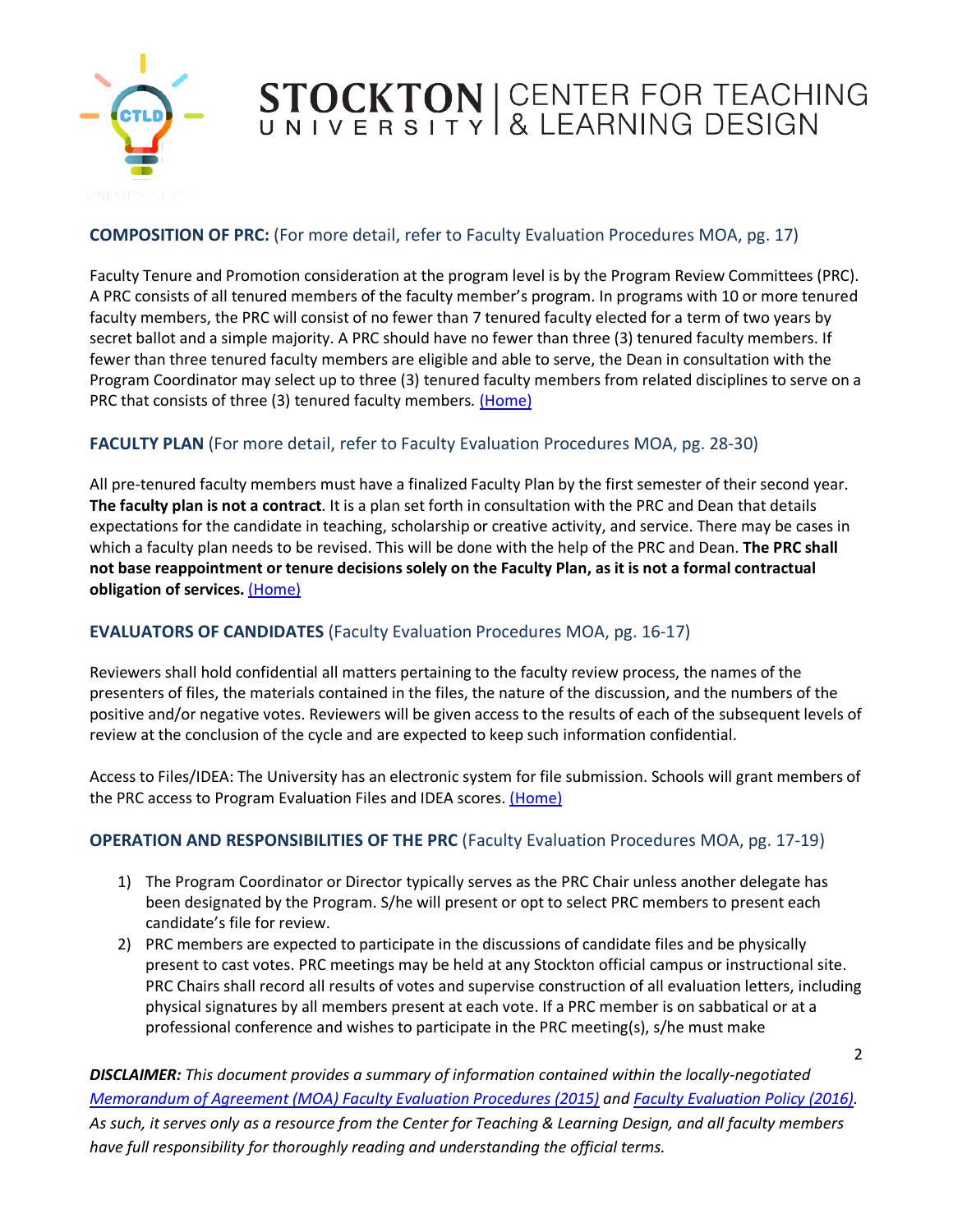

arrangements ahead of time with the Dean and the PRC Chair so that the files can be reviewed, and the PRC member can participate synchronously via electronic communications.

- 3) The evaluation of colleagues is one of the most important aspects of faculty responsibility, in part because scholars in a particular field or activity have the chief competence for judging the work of their colleagues. Implicit in that is the responsibility for both adverse and favorable judgments. For this reason, all members of the PRC are expected to participate in the thorough reading of materials, to attend and actively participate in deliberative meetings to discuss applicants and to vote on all recommendations. Faculty must not abstain from voting. The PRC can elect to vote by secret ballot, but the ballot can only have a yes/no option and the number of votes cast must equal the number of voters. Program Faculty are also expected to be available to colleagues for consultation and advice regarding Faculty Plans, and to participate in deliberations and approvals of those plans.
- 4) Except under unusual circumstances where a faculty member has had a unique interaction that requires explanation (e.g. co-authorship with a candidate, as peer evaluator of teaching based, e.g. on classroom observation) members of the Program Review Committee shall not generate general peer letters advocating for or against a program member's application for reappointment, tenure, promotion or range adjustment.
- 5) Members of the PRC shall review the evaluation file and hold a meeting in accordance with this agreement and the Program's bylaws, if any exist.
- 6) Where no recommendation is required (e.g. "Feedback Review"), the PRC will meet face to face with the candidate to provide feedback and to discuss his/her performance. After the meeting, the PRC will provide the candidate with a written summary of the meeting, and any suggestions for performance made by the PRC.
- 7) Where the review requires action by the PRC ("Decision Review"), the PRC will vote, **and report the vote and recommendations in a letter explaining its recommendations. The letter should be signed by those who participated in the deliberations and voted on the recommendation.** Any member(s) of the program who disagree(s) with the majority vote or the process of deliberation may provide a letter of explanation for such disagreement. Both the PRC letter and any dissenting letter(s) will be provided to the candidate and will become a part of the candidate's evaluation file as it advances through the Review Process, and part of the applicant's official personnel file.
- 8) Candidate's Rights: The candidate may provide a letter of rebuttal to program letter or to any dissenting letters to their Dean's office within three (3) working days of the PRC letter's due date. The candidate's letter becomes part of the advancing file.
- 9) Conflict of Interest: Any PRC member may self-report a conflict of interest to the PRC Chair and the Dean as defined on page 2 and recuse themselves from participation. In addition, any member of the PRC who applies for range adjustment or promotion must recuse participation when any other PRC member is applying for the same level of range adjustment or the same promotional rank in any given personnel cycle. However, they may participate in discussion and votes of candidates seeking a different personnel action. [\(Home\)](#page-0-0)

3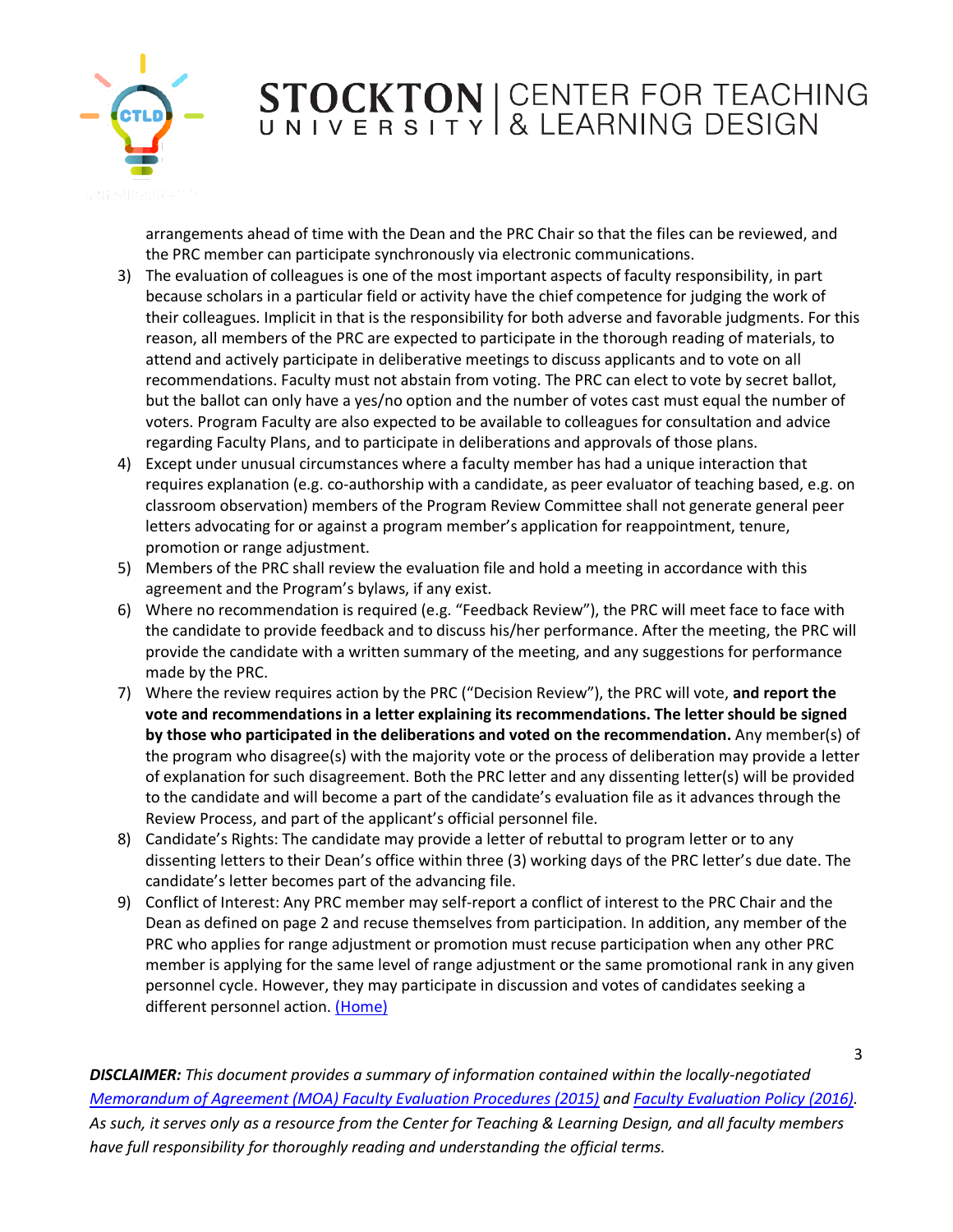

#### <span id="page-3-0"></span>**FIRST-YEAR FACULTY PROCEDURES**

**First-Year** tenure track faculty members will receive a **Feedback Review**. The PRC will meet with the candidate to provide feedback and discuss their performance.

- 1) The PRC may meet with the faculty member in their first semester to help the faculty member draft a **Faculty Plan**.
- 2) For the evaluation file, the faculty member will upload: an updated Curriculum Vitae; copies of syllabi; a brief 1-2-page reflection on their first year at Stockton (while referencing standards of excellence in teaching, scholarship or creative activity, and service); and optional appendices as supporting evidence. The emphasis will be on teaching excellence, as many faculty members may not have completed scholarly or service activities in their first semester.
- 3) The School will upload a cover letter, job description, and IDEA scores.
- 4) The PRC must meet with the candidate (in person or online) after reviewing their file and provide feedback to the faculty member regarding their progress.
- 5) The PRC will compose a letter of recommendation. **The PRC** *and* **faculty member must sign the recommendation letter** specifying the date of the meeting and the content discussed.
- 6) The PRC will submit the letter of recommendation to the Dean by the **2:00pm** deadline.
- 7) The PRC must meet with the faculty member in their second semester by the appropriate deadline to help the faculty member revise/finalize their Faculty Plan. [\(Home\)](#page-0-0)

#### <span id="page-3-1"></span>**SECOND-YEAR FACULTY PROCEDURES**

**Second-Year** tenure track faculty members receive a **Decision "Action" Review**. If the faculty member's performance is satisfactory, they will receive an additional two-year contract (years 3-4). If they are not adequately making progress towards tenure and promotion, they will receive a terminal one-year contract (teach in year 3 only). If their performance is exceedingly poor, their contract will terminate at the end of year two.

- 1) The PRC must meet with the faculty member in the fall semester to finalize their Faculty Plan. Revisions are typically permissible up until year three. However, please read the [COVID-19 Protections](https://www.stockton.edu/academic-affairs/agreements/documents/SFTMOAEvaluationofFacultyandLibrariansintheTimeofCOVID-19.pdf)  [for Faculty and Librarians \(2020\)](https://www.stockton.edu/academic-affairs/agreements/documents/SFTMOAEvaluationofFacultyandLibrariansintheTimeofCOVID-19.pdf) for guidelines on extensions.
- 2) The faculty member will upload a copy of their approved Faculty Plan; an updated Curriculum Vitae; copies of syllabi; a 1-2-page Executive summary; a suggested 5-page Self-Evaluation on excellence in teaching, scholarship or creative activity, and service; a teaching portfolio including peer observations **(2 classroom observations are needed annually);** evidence of scholarship or creative activity; evidence of service; and additional appendices that support their file.
- 3) The School will upload a cover letter, job description, IDEA scores, preceptor evaluations, and letters from previous reviewers (and rebuttals).
- 4) The PRC will vote for an additional two-year contract, a terminal one-year contract, or termination at the end of year two.

4

*DISCLAIMER: This document provides a summary of information contained within the locally-negotiated [Memorandum of Agreement \(MOA\) Faculty Evaluation Procedures \(2015\)](https://stockton.edu/academic-affairs/agreements/faculty-staff-evaluation.html) and [Faculty Evaluation Policy \(2016\).](https://stockton.edu/policy-procedure/documents/policies/II-10.5.pdf)* 

*As such, it serves only as a resource from the Center for Teaching & Learning Design, and all faculty members have full responsibility for thoroughly reading and understanding the official terms.*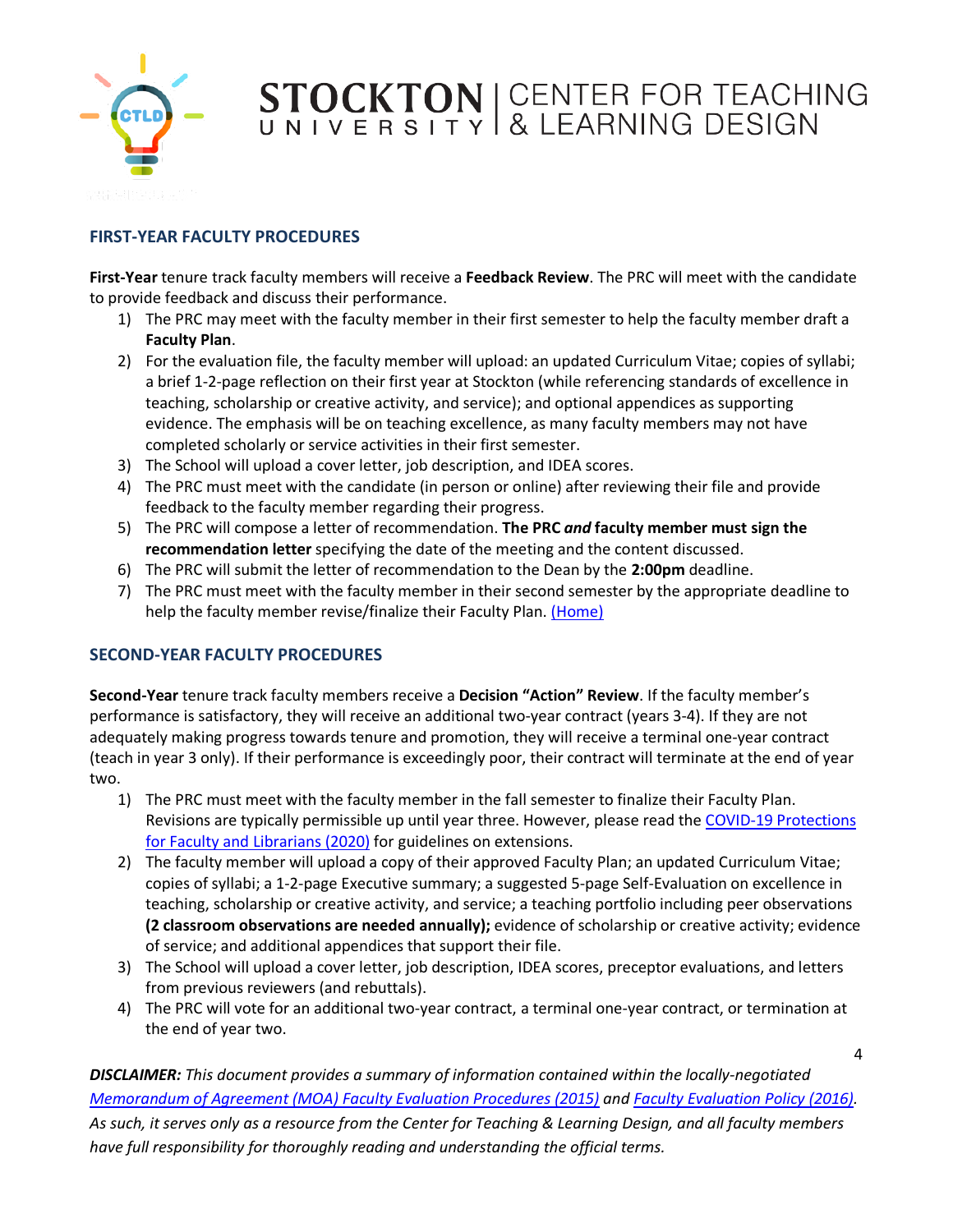

- 5) **The PRC will report the vote and recommendations in a letter explaining its recommendations. The letter should be signed by those who participated in the deliberations and voted on the recommendation.**
- 6) The PRC will send a letter to the Dean concerning reappointment by the **2:00pm** deadline. The faculty member has 3 days to write a formal rebuttal if necessary.
- 7) The Dean will make recommendations concerning reappointment of faculty by the appropriate deadline. The faculty member has 3 days to write a formal rebuttal if necessary.
- 8) If necessary (for negative reviews and rebuttals), the Faculty Review Committee (FRC) will review the file and make a recommendation to the Provost. The Provost may also review the file as needed and make a recommendation to the President. Once finalized, the President will make a recommendation to the Board of Trustees regarding the reappointment of the candidate. [\(Home\)](#page-0-0)

#### <span id="page-4-0"></span>**THIRD-YEAR FACULTY PROCEDURES**

**Third-Year** tenue track faculty members will receive a **Feedback Review**. The PRC will meet with the candidate to provide feedback and discuss their performance.

- 1) The faculty member will upload a copy of their approved Faculty Plan; an updated Curriculum Vitae; copies of syllabi; a 1-2-page Executive summary; a Self-Evaluation on excellence in teaching, scholarship or creative activity, and service; a teaching portfolio including peer observations **(2 classroom observations are needed annually);** evidence of scholarship or creative activity; evidence of service; and additional appendices that support their file.
- 2) The School will upload a cover letter, job description, IDEA scores, preceptor evaluations, and letters from previous reviewers (and rebuttals).
- 3) The PRC must meet with the candidate (in person or online) after reviewing their file and provide feedback to the faculty member regarding their progress.
- 4) The PRC will compose a letter of recommendation. **The PRC** *and* **faculty member must sign the recommendation letter** specifying the date of the meeting and the content discussed.
- 5) The PRC will submit the letter of recommendation to the Dean by the **2:00pm** deadline. [\(Home\)](#page-0-0)

#### <span id="page-4-1"></span>**FOURTH-YEAR FACULTY PROCEDURES**

**Fourth-Year** tenure track faculty members will receive a **Decision "Action" Review**. If the faculty member's performance is satisfactory, they will receive an additional two-year contract (years 5-6). If they are not adequately making progress towards tenure and promotion, they will receive a terminal one-year contract (teach in year 5 only).

1) The faculty member will upload a copy of their approved Faculty Plan; an updated Curriculum Vitae; copies of syllabi; a 1-2-page Executive summary; a Self-Evaluation on excellence in teaching, scholarship or creative activity, and service; a teaching portfolio including peer observations **(two (2)**

*DISCLAIMER: This document provides a summary of information contained within the locally-negotiated [Memorandum of Agreement \(MOA\) Faculty Evaluation Procedures \(2015\)](https://stockton.edu/academic-affairs/agreements/faculty-staff-evaluation.html) and [Faculty Evaluation Policy \(2016\).](https://stockton.edu/policy-procedure/documents/policies/II-10.5.pdf) As such, it serves only as a resource from the Center for Teaching & Learning Design, and all faculty members* 

*have full responsibility for thoroughly reading and understanding the official terms.*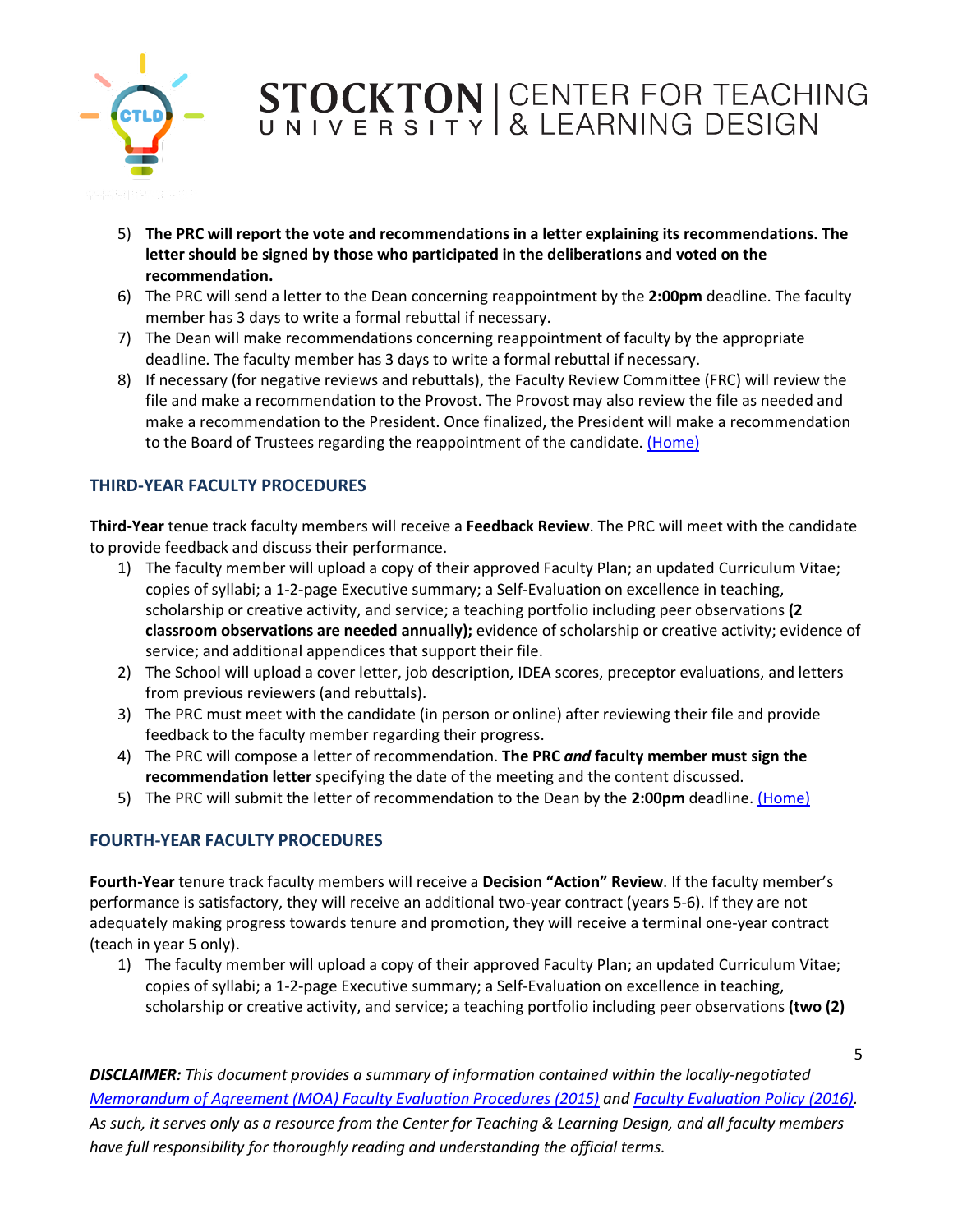

**classroom observations are needed annually);** evidence of scholarship or creative activity; evidence of service; and additional appendices that support their file.

- 2) The School will upload a cover letter, job description, IDEA scores, preceptor evaluations, and letters from previous reviewers (and rebuttals).
- 3) The PRC will vote for an additional two-year contract or a terminal one-year contract.
- 4) **The PRC will report the vote and recommendations in a letter explaining its recommendations. The letter should be signed by those who participated in the deliberations and voted on the recommendation.** The PRC will send a letter to the Dean concerning reappointment by the 2:00pm deadline. The faculty member has 3 days to write a formal rebuttal if necessary.
- 5) The Dean will make recommendations concerning reappointment of faculty by the appropriate deadline. The faculty member has 3 days to write a formal rebuttal if necessary.
- 6) If necessary (for negative reviews and rebuttals), the Faculty Review Committee (FRC) will review the file and make a recommendation to the Provost. The Provost may also review the file as needed and make a recommendation to the President. Once finalized, the President will make a recommendation to the Board of Trustees regarding the reappointment of the candidate. [\(Home\)](#page-0-0)

#### <span id="page-5-0"></span>**FIFTH-YEAR FACULTY PROCEDURES**

**Fifth-Year** tenure track faculty members are evaluated to determine if they are eligible for **Tenure and Promotion**. In addition to the PRC and Dean, the candidate will be evaluated by the Faculty Review Committee (FRC), the Provost, and President. If granted tenure and promotion, their tenure will begin September  $1<sup>st</sup>$  of their seventh year. The vote for tenure is separate from the vote for promotion. Typically, if the vote for promotion is negative, the candidate will be denied tenure unless a decoupling agreement was made in advance of the file closing. If a faculty member is denied tenure, and meet certain requirements, they may choose to exercise the option for **Reconsideration in Year Six**.

- 1) The faculty member will upload a copy of their approved Faculty Plan; an updated Curriculum Vitae; copies of syllabi; a 1-2-page Executive summary; a Self-Evaluation on excellence in teaching, scholarship or creative activity, and service; a teaching portfolio including peer observations **(2 classroom observations are needed annually);** evidence of scholarship or creative activity; evidence of service; and additional appendices that support their file.
- 2) The faculty member may choose to invoke the **Formal Procedure for Soliciting External Reviews** and include these reviews in their file. *(For more detail, refer to Faculty Evaluation Procedures MOA, pg. 10-14.)*
- 3) The School will upload a cover letter, job description, IDEA scores, preceptor evaluations, and letters from previous reviewers (and rebuttals).
- 4) The PRC will two cast separate votes: one to grant tenure and one to grant promotion. If either vote is negative, and a decoupling agreement has not been made prior to review, the candidate will receive a one-year terminal contract for year 6.

6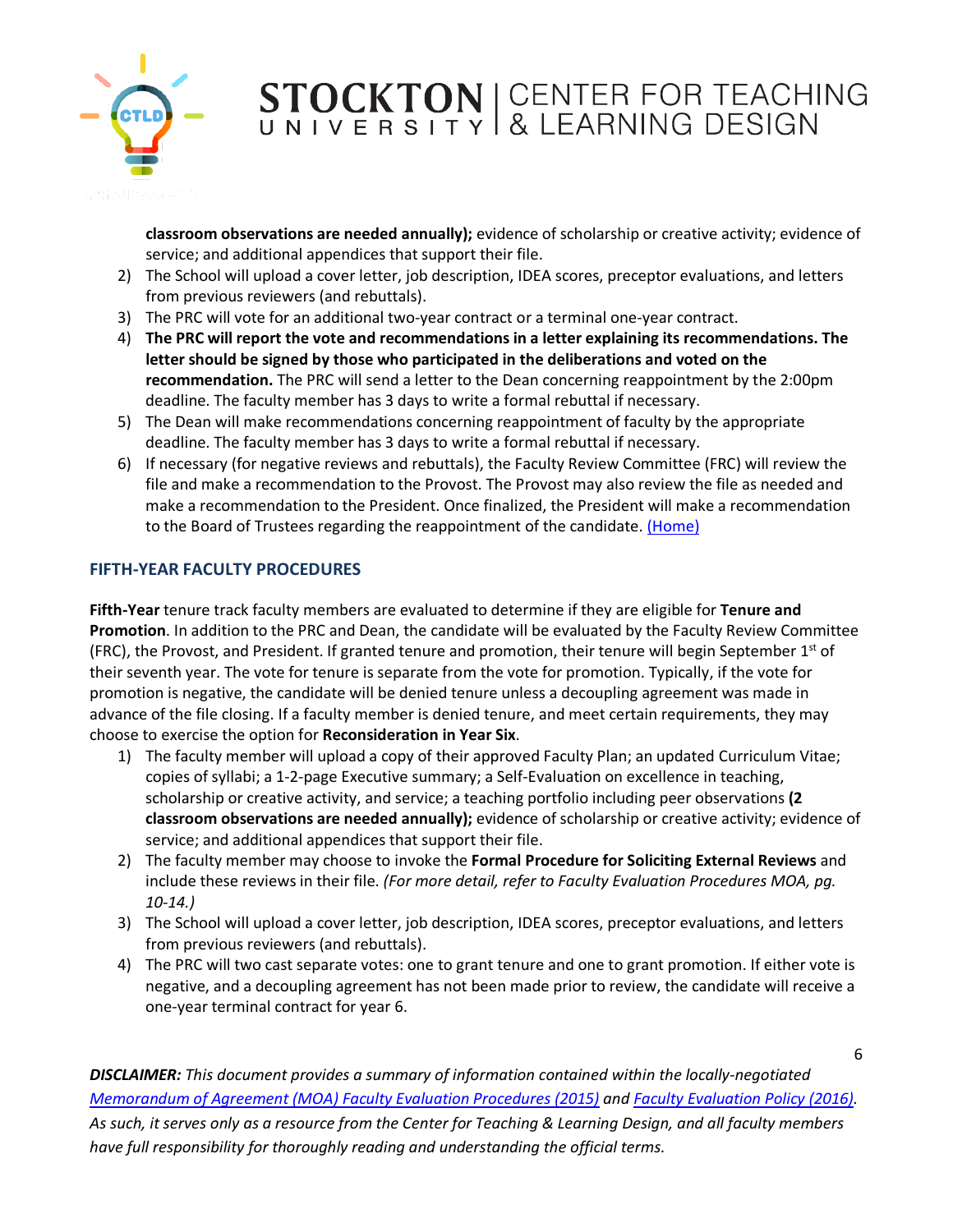

- 5) **The PRC will report the vote and recommendations in a letter explaining its recommendations. The letter should be signed by those who participated in the deliberations and voted on the recommendation.**
- 6) The PRC will send a letter to the Dean concerning reappointment by the **2:00pm** deadline. The faculty member has 3 days to write a formal rebuttal if necessary.
- 7) The Dean will make recommendations concerning reappointment of faculty by the appropriate deadline. The faculty member has 3 days to write a formal rebuttal if necessary.
- 8) The Faculty Review Committee (FRC) will review the file, vote, and make a recommendation to the Provost by the appropriate deadline. The faculty member has 3 days to write a formal rebuttal if necessary.
- 9) The Provost will review the file and make a recommendation to the President. The faculty member has 3 days to write a formal rebuttal if necessary.
- 10) The President may review the file at any step in the process. Once finalized, the President will make a recommendation to the Board of Trustees regarding the reappointment of the candidate. [\(Home\)](#page-0-0)

#### <span id="page-6-0"></span>**SIXTH-YEAR RECONSIDERATION FACULTY PROCEDURES**

Sixth-year faculty who were not reappointed for a seventh year, may apply for a Reconsideration Review in the Fall cycle of their sixth year. **The PRC procedures follow the same as that set forth for the full Fifth-Year Review**.

**Grounds for Reconsideration Review:** A faculty member who meets any of the following criteria is eligible for reconsideration review.

- The candidate was a mid-year hire whose Fifth-Year review took place after four years of teaching at Stockton, or the candidate was originally appointed as a XIII-D, XIII-M or XIII-O faculty member and subsequently became tenure track.
- During the Fifth-Year Review Process, there was a positive recommendation for tenure by any level of review.
- By the closing of files for the Fall cycle, the candidate will be able to document new accomplishments in scholarship/creative activity and/or service during the period since the Fifth-Year process that will provide new evidence of the candidate's meeting the standards for tenure and promotion to the rank of Associate Professor.
- 1) The faculty candidate must notify the Dean, in writing, that s/he is requesting a reconsideration review and indicating the grounds for that request by September 15 of the sixth year.

7

2) The faculty candidate should submit a clear and brief statement explaining why s/he believes s/he meets the standards for tenure and promotion (**new self-evaluation**) **and submit as links or in appendices appropriate new and additional documentation.** [\(Home\)](#page-0-0)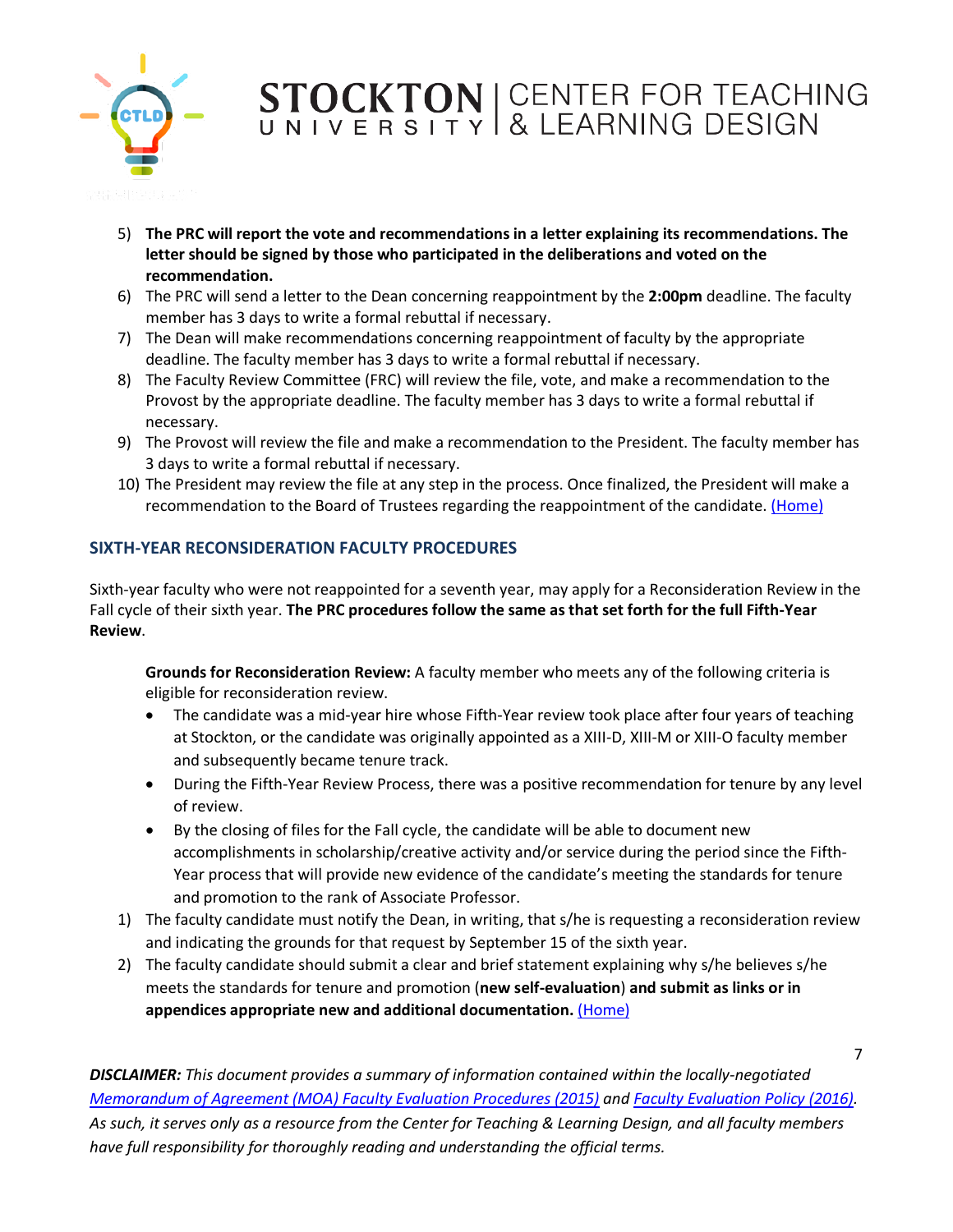

#### <span id="page-7-0"></span>**PART-TIME FACULTY PROCEDURES**

For the first four years of the teaching, the candidate will be reviewed at the levels of the PRC and Dean, and only by the FRC, Provost and President if there is a negative recommendation. In their **fifth year**, reviews will also include the FRC and Provost. If reappointed to a **sixth year**, the candidate will subsequently be eligible for reappointment to two (2) year contracts. Two (2) year reappointments will be reviewed at the levels of the PRC and Dean, and only by the FRC, Provost and President if there is a negative recommendation.

- 1) The PRC will follow the same evaluation procedures for part-time faculty as a **First-Year Tenure Track Feedback Review**.
- 2) Part-time faculty will prepare a file the same as first-year tenure track faculty.
- 3) Part-time faculty are not required to have a Faculty Plan.
- 4) Peer observations of teaching are optional for part-time faculty; however, faculty who are hopeful of becoming tenure track faculty should consider asking peers to observe and evaluate their teaching and may include such evaluations in their review files. [\(Home\)](#page-0-0)

#### <span id="page-7-1"></span>**XIII-D VISTING FACULTY PROCEDURES**

Due to the one-year nature of these contracts, XIII-D faculty are not recommended for reappointment to a second year. If visiting faculty serve a second, or second and third year they will follow the same evaluation procedures described for First-Year Tenure Track faculty. In no event will a visiting faculty be on a XIII-D appointment beyond three years. If an opening develops at the University for which the faculty member is eligible, s/he may apply, and the materials developed in the aforesaid evaluation procedures will be considered along with any additional information the employee presents. If XIII-D appointments precede acceptance of a tenure-track position, the visiting years apply to tenure.

- 1) If appointed to a second year, the PRC will follow the same evaluation procedures for XIII-D faculty as a **First-Year Tenure Track Feedback Review**.
- 2) XIII-D faculty are not required to have a Faculty Plan.
- 3) Peer observations of teaching are optional for XIII-D faculty; however, faculty who are hopeful of becoming tenure track faculty should consider asking peers to observe and evaluate their teaching and may include such evaluations in their review files. [\(Home\)](#page-0-0)

#### <span id="page-7-2"></span>**XIII-O VISTING FACULTY PROCEDURES**

XIII-O faculty are hired for two or three-year nonrenewable contracts. XIII-O faculty should prepare a file as to be reviewed under the normal procedures for First-Year Tenure Track. Faculty members hired under XIII-O shall be evaluated annually in this manner. Continued employment for the full term of the appointment is conditioned upon the faculty meeting performance standards as demonstrated by an affirmative evaluation. If an opening develops at the University for which the faculty member is eligible, s/he may apply, and the materials developed in the aforesaid evaluation procedures will be considered along with any additional

*DISCLAIMER: This document provides a summary of information contained within the locally-negotiated [Memorandum of Agreement \(MOA\) Faculty Evaluation Procedures \(2015\)](https://stockton.edu/academic-affairs/agreements/faculty-staff-evaluation.html) and [Faculty Evaluation Policy \(2016\).](https://stockton.edu/policy-procedure/documents/policies/II-10.5.pdf) As such, it serves only as a resource from the Center for Teaching & Learning Design, and all faculty members have full responsibility for thoroughly reading and understanding the official terms.*

8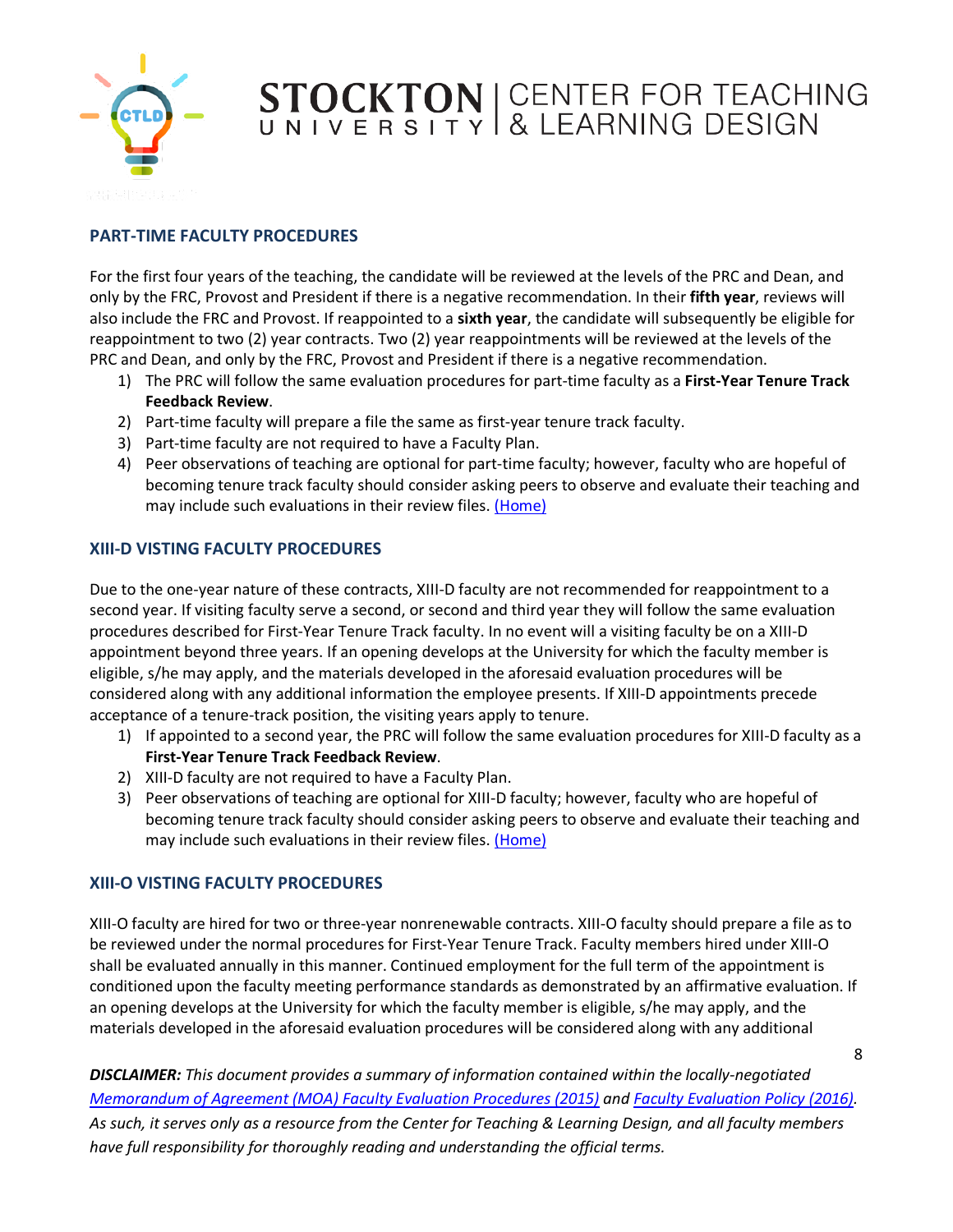

information the employee presents. If XIII-O appointments precede acceptance of a tenure-track position, the visiting years apply to tenure.

- 1) The PRC will follow the same evaluation procedures for XIII-O faculty as a **First-Year Tenure Track Feedback Review**.
- 2) XIII-O faculty are not required to have a Faculty Plan.
- 3) Peer observations of teaching are optional for XIII-O faculty; however, faculty who are hopeful of becoming tenure track faculty should consider asking peers to observe and evaluate their teaching and may include such evaluations in their review files. [\(Home\)](#page-0-0)

#### <span id="page-8-0"></span>**XIII-D/O VISTING FACULTY PROCEDURES WHO SUBSEQUENTLY BECOME TENURE TRACK FACULTY**

XIII-D or XIII-O faculty who are appointed to tenure track positions in their **Second Year**:

- 1) These faculty members will receive an initial (1) year contract and must create a Faculty plan in the fall of their second year.
- 2) In the Spring of year two (2), the faculty member will prepare a complete Evaluation File the same as other second-year tenure track faculty.
- 3) The PRC will complete a **Decision "Action" Review** the same as for other second-year tenure track faculty.
- 4) All subsequent reviews will be the same as for other tenure track faculty (years 3-5), except that if a faculty member is denied tenure and promotion in year five (5) they will be entitled to a Reconsideration Review in year six.

XIII-D or XIII-O faculty who are appointed to tenure track positions in their **Third Year**:

- 1) These faculty members will receive an initial two (2) year contract and will prepare a complete evaluation file the same as other second-year tenure track faculty.
- 2) Faculty appointed in their third year are **not required to develop a Faculty Plan** but may do so informally as noted above.
- 3) In the Spring of year three (3), the PRC will complete a **Feedback Review** that follows the procedures for a first-year feedback review.
- 4) In the Spring of year four (4), the PRC will complete a **Decision "Action" Review** and will recommend either a two (2) year contract for years five and six with a **Tenure and Promotion Review in year five (5)** or a terminal one-year contract for year five. The review in year four will be by the PRC and Dean unless either of these levels recommends a terminal one-year contract, in which case the review will extend to the FRC, Provost, and President.
- 5) If not recommended for tenure and promotion in year five (5), the faculty member will be entitled to a Reconsideration Review in year six.

XIII-D or XIII-O faculty who are appointed to tenure track positions in their **Fourth Year**:

- 1) These faculty members will receive an initial two (2) year contract through year six.
- 2) In the Spring of year four (4), the PRC will complete a **Feedback Review** that follows the procedures for a first-year feedback review.

*DISCLAIMER: This document provides a summary of information contained within the locally-negotiated [Memorandum of Agreement \(MOA\) Faculty Evaluation Procedures \(2015\)](https://stockton.edu/academic-affairs/agreements/faculty-staff-evaluation.html) and [Faculty Evaluation Policy \(2016\).](https://stockton.edu/policy-procedure/documents/policies/II-10.5.pdf)* 

*As such, it serves only as a resource from the Center for Teaching & Learning Design, and all faculty members have full responsibility for thoroughly reading and understanding the official terms.*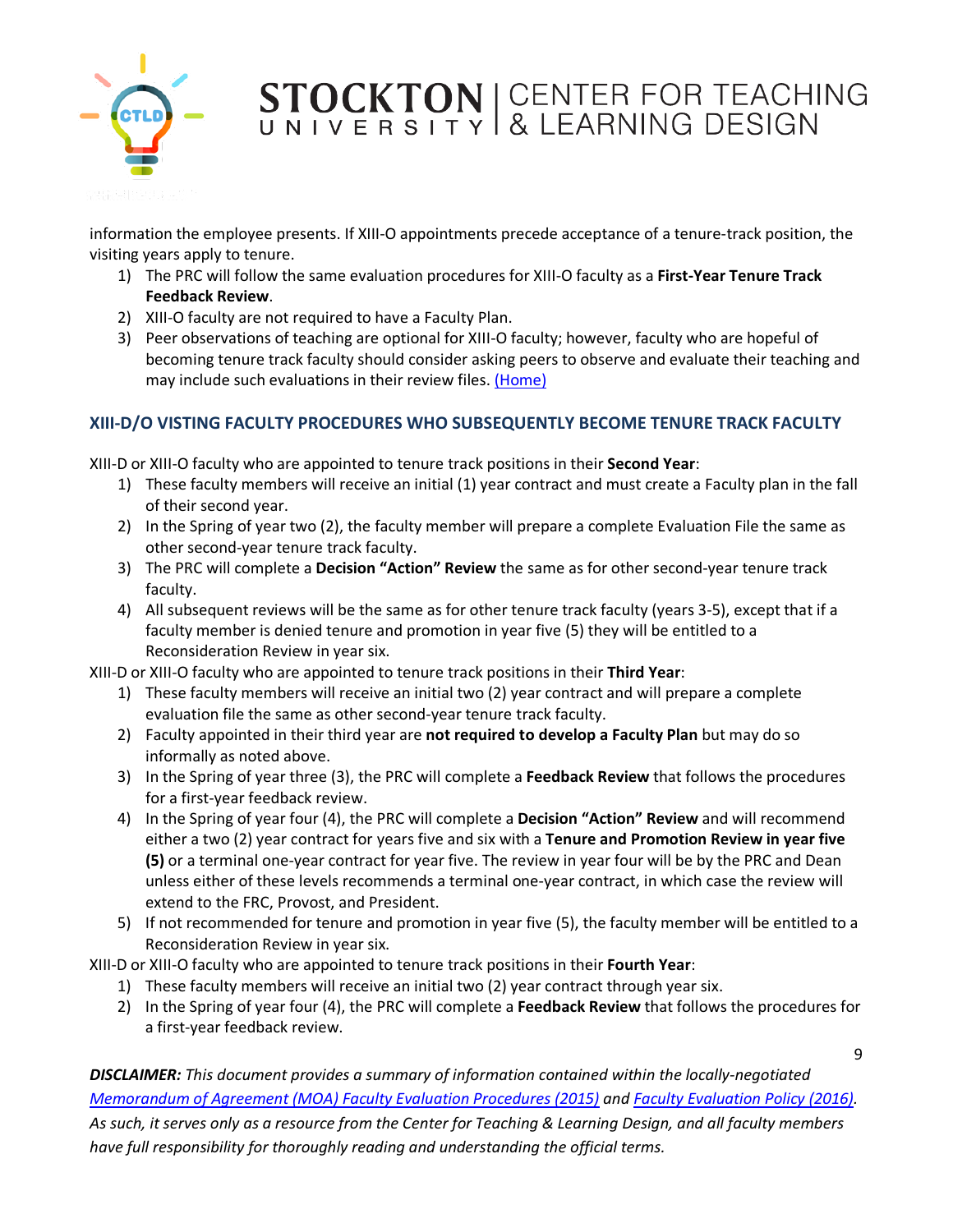

- 3) In year Spring of year five (5), the PRC will complete a **Tenure and Promotion Review** the same as other tenure track faculty.
- 4) If not recommended for tenure and promotion in year five (5), the faculty member will be entitled to a Reconsideration Review in year six. [\(Home\)](#page-0-0)

### <span id="page-9-0"></span>**NON-TENURE TRACK TEACHING POSITIONS (NTTPS) PROCEDURES**

NTTPs during their first four years of teaching will be reviewed at the levels of the PRC and Dean, and only by the FRC, Provost and President if there is a negative recommendation. In their fifth year, reviews will also include the FRC and Provost. If reappointed to a sixth year, faculty will subsequently be eligible for reappointment for a two (2) year contract, or a three (3) year contract. Two (2) or three (3) year reappointments will be reviewed at the levels of the PRC and Dean, and only by the FRC, Provost and President if there is a negative recommendation.

It is advised to read the [Memorandum of Agreement for NTTPs.](https://www.stockton.edu/academic-affairs/agreements/documents/nontenuretrackteachingpositionsmoa2020.pdf)

- 1) The PRC will evaluate NTTP faculty following the same process as a **First-Year Tenure Track Feedback Review**.
- 2) NTTP faculty will prepare an evaluation file the same as first-year tenure track faculty.
- 3) NTTP faculty are not required to have a Faculty Plan.
- 4) Peer observations of teaching are optional for NTTPs; however, faculty who are hopeful of becoming tenure track faculty should consider asking peers to observe and evaluate their teaching and may include such evaluations in their review files.
- 5) NTTPS must provide additional materials for any in-load non-teaching duties in their files. [\(Home\)](#page-0-0)

#### <span id="page-9-1"></span>**TENURE TRACK INSTRUCTOR PROCEDURES**

Faculty occupying tenure track Instructor lines will undergo evaluations in accordance with the normal evaluation cycles and procedures agreed to for regular tenure-track faculty, except for items related to scholarship and/or creative activity. Given the absence of required scholarship and/or creative activity for tenure, the service expectations for tenure track Instructors will be greater than for regular tenure-track faculty; specifically, the responsibility for service for tenure track Instructors will be commensurate with the responsibility for scholarship plus service for regular tenure-track faculty at the same rank. Prior to tenure, faculty responsibilities should be clearly reflected in their contract and Faculty Plan. It is advised to read the [Memorandum of Agreement for Tenure Track Instructors.](https://www.stockton.edu/academic-affairs/agreements/documents/2014-Executed-Tenure-Track-Instructor-Lines-Agreement.pdf)

1) Evaluation criteria and procedures for tenure-track instructors will follow the exact same processes as full-time, regular tenure track faculty members. [\(Home\)](#page-0-0)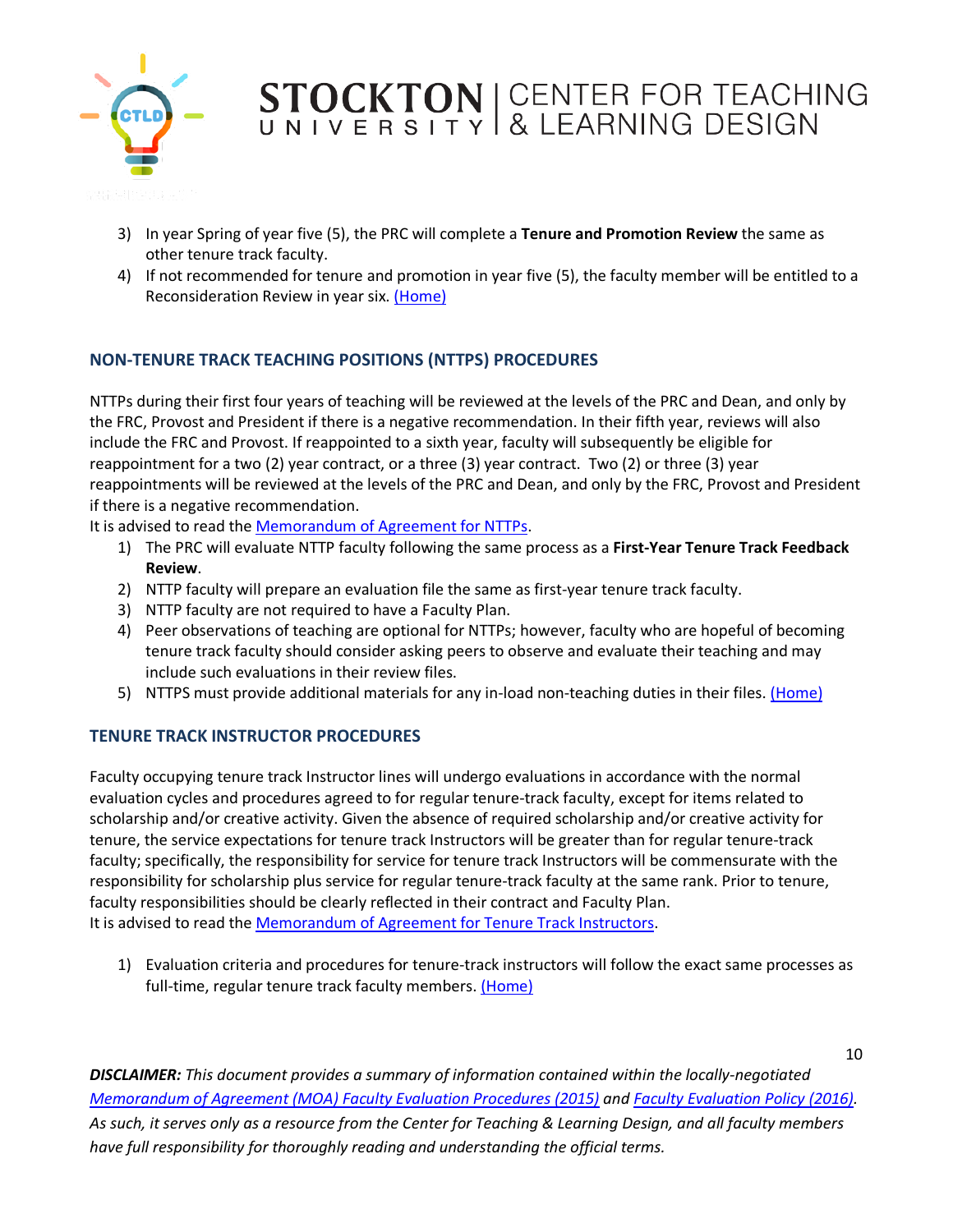

#### <span id="page-10-0"></span>**PROMOTION OF TENURED AND PART-TIME FACULTY PROCEDURES**

**Assistant Professors** who are tenured and who meet the qualifications for the higher rank may request consideration for promotion to the level of Associate Professor at any time, following the procedures, including the optional provision of external letters.

**Associate Professors** who meet the qualifications for the higher rank may request consideration for promotion to the level of Professor at any time, following the procedures, including the optional provision of external letters. Promotion to the rank of **Professor** requires formal solicitation of external reviewers of scholarship, through a process that begins three months prior to the closing of files. Those promoted prior to tenure will be judged for tenure at the higher rank. For faculty hired at the rank of Associate Professor or Professor, promotion to a higher rank concurrent with the awarding of tenure is not the norm.

**Professors** who meet the qualifications for Distinguished Professor must be nominated by a minimum of three current faculty members who hold the rank of Professor. Promotion to the rank of Distinguished Professor requires formal solicitation of external reviewers of scholarship, through a process that begins three months prior to the closing of files.

- 1) Candidates for promotion to Associate or Professor must prepare complete files following the same format for tenure evaluations.
- 2) Candidates for promotion to Distinguished Professor must prepare a file that includes:
	- a. The standard background information.
	- b. A narrative description of the contributions that fulfill the expectations for the award, example of those contributions that have been regarded as exemplary to the respective award.
	- c. External letters evaluating and commenting on the candidate's meeting all expectations for the rank of Distinguished Professor, elicited through the formal process for eliciting external reviews of scholarship. [\(Home\)](#page-0-0)

#### <span id="page-10-1"></span>**FACULTY SEEKING RANGE ADJUSTMENT PROCEDURES**

Prior to the last teaching day of the Fall semester, faculty members must notify the Dean of his/her intention to prepare and submit a letter of application for review, according to the procedures established for promotion of tenured faculty, except that applications for range adjustment and promotions shall be made in alternate semesters. **Candidates for Range Adjustment must meet the standards for two out of the three areas of excellence (teaching, scholarship and/or creative activity, service).** 

- 1) The candidate may opt to select a review advisor to assist with file preparation.
- 2) The candidate must prepare a complete file following the same format for tenure track evaluations.

11